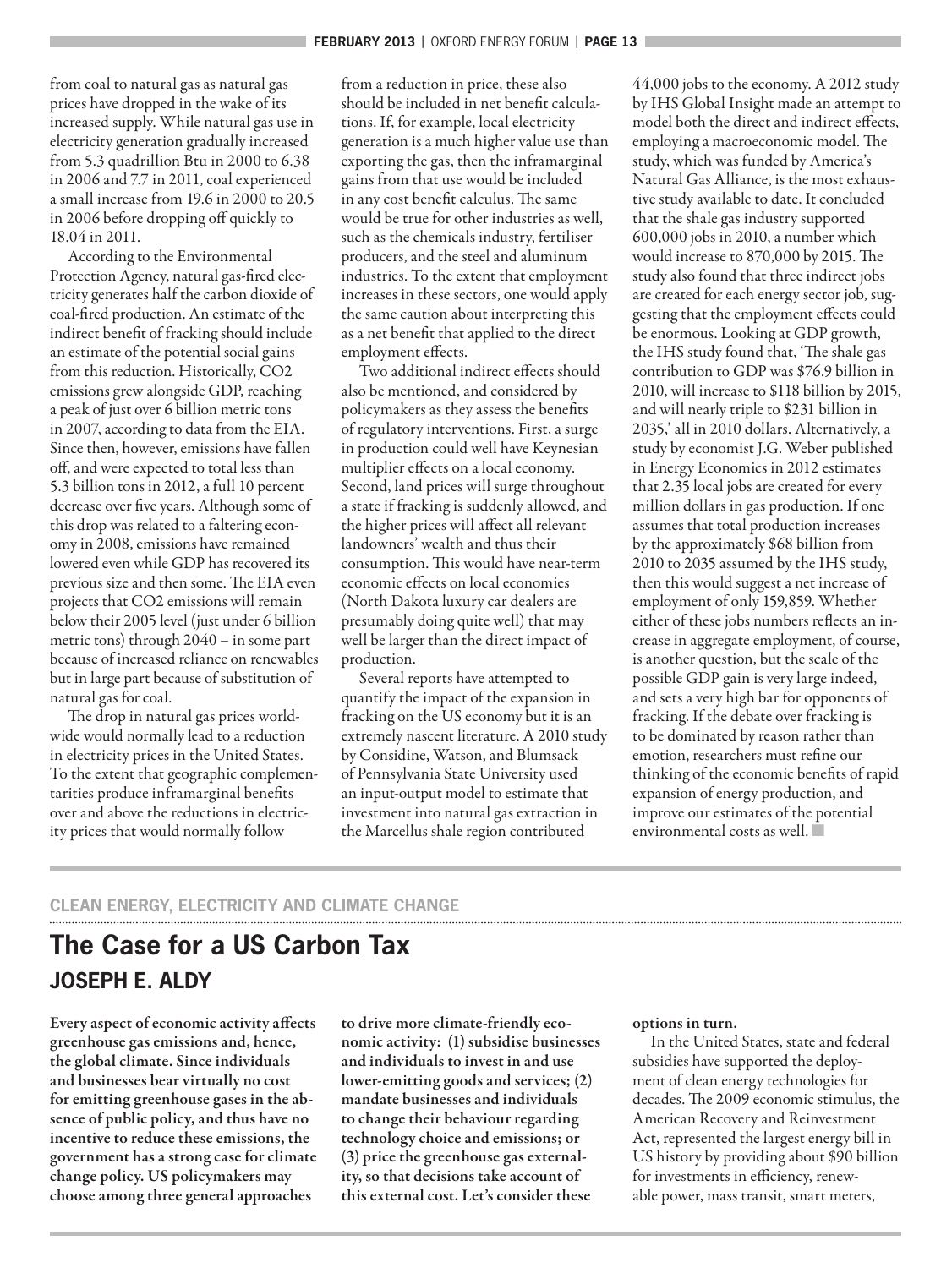transmission lines, electric batteries, and other clean energy technologies. Among the energy sector impacts, US wind power generation doubled in about three years and lowered the electricity sector's greenhouse gas emissions by about 2 percent in 2010. Some clean energy subsidy programs were better designed and implemented more effectively than others. Nonetheless, the stark constraints in the current US fiscal outlook effectively preclude another major round of subsidies to promote the development and deployment of clean energy technologies.

Various regulatory agencies have the authority to require significant changes in the emission-intensity of cars and trucks, appliances, power plants, refineries, and other manufacturing facilities. For example, recent standards will effectively double the fuel economy of US passenger vehicles by 2025. Yet, pursuing a strategy of regulatory mandates one industry (and even one type of source within an industry) at a time can result in higher costs than necessary to drive emission reductions. Some industries may face a multitude of regulatory constraints and high emission reduction costs, while others face low costs, and all industries experience weaker incentives for clean energy innovation than they would under a more efficient policy approach. Moreover, a regulatory approach risks exposing businesses to uncertainty for a considerable time as a result of political challenges in Congress and legal challenges in the courts. The legal challenges will be potentially thorny since some of the likely regulatory proposals to address existing sources of greenhouse gases in the power sector and manufacturing would employ provisions of the Clean Air Act for the first time in its  $40+$  year history. In contrast to an economy-wide policy approach, an industry-specific regulatory approach would take many years to develop the dozens of rules necessary to cover most industrial sources of greenhouse gas emissions, which would then be subject to periodic regulatory revision. Moreover, eventually millions of small sources of greenhouse gas emissions – such as apartment buildings, corner grocery stores, and business offices - will need to apply for greenhouse gas emission permits absent new legislation, imposing significant administrative costs on small businesses and the government.

Given the fiscal constraints on subsidies and the prospect of inefficient, costly, and politically and legally uncertain regulatory options, the most effective policy approach to combat climate change is to price the greenhouse gas externality. In other words, it is time to tax carbon dioxide emissions in America.

# **Designing a Carbon Tax**

A well-designed carbon tax should be costeffective, efficient, and administratively simple. A cost-effective carbon dioxide tax would cover all emission sources. The government could set a tax in terms of dollars per ton of CO2 on the carbon content of the three fossil fuels (coal, petroleum, and natural gas) as they enter the economy. An efficient carbon tax would be set equal to the marginal benefits of reducing CO2 emissions, i.e., the social cost of carbon, and would increase over time to reflect the greater incremental damage from an additional ton of CO2 as atmospheric concentrations rise. Analysts – in academia and the government – have produced a wide array of estimates of the social cost of carbon. Nonetheless, the US government's current central estimate of the social cost of carbon of about \$21 per ton CO2 is in the ballpark of what may be politically feasible given recent legislative proposals (see below).

Applying the carbon tax to the carbon content of fossil fuels targets the bottleneck in the product cycle of fossil fuels. Under such an upstream approach, refineries and importers of petroleum products would pay a tax based on the carbon content of their gasoline, diesel fuel, or heating oil. Coal-mine operators would pay a tax reflecting the carbon content of the tons extracted at the mine mouth. Natural-gas companies would pay a tax reflecting the carbon content of the gas they transport or import via pipelines or liquefied natural gas (LNG) terminals. This carbon content of fuels scheme would enable the policy to capture about 98 percent of US CO2 emissions by covering only a few thousand sources as opposed to the hundreds of millions of smokestacks, tailpipes, and so on that emit CO2 under a system targeting actual emissions.

A US carbon tax would be administratively simple and straightforward to implement, since it could incorporate existing methods for fuel-supply monitoring and reporting to the government. The US Energy Information Administration already tracks on a weekly, monthly, and annual basis the production, import, export, storage, and consumption of fossil fuel products. United States refineries and importers of petroleum products already pay a Federal per barrel tax (to finance the Oil Spill Liability Trust Fund) and coal mine operators already pay a Federal per ton tax (to finance the Black Lung Disability Trust Fund), so a national carbon tax could easily piggyback on these existing tax reporting systems. Monitoring the physical quantities of fuel combustion yields precise estimates of carbon dioxide emissions given the molecular properties of fossil fuels.

A crediting system for downstream carbon capture and storage technologies could complement the carbon tax system. A firm that captures and stores CO2 through geological sequestration, thereby preventing the gas from entering the atmosphere, could generate tradable CO2 tax credits, and sell these to firms that would otherwise have to pay the emission tax. Such a system of tax credits could provide a transparent means to finance such carbon capture and storage technologies.

While stimulating the investment in low-carbon, zero-carbon, and energy efficient technologies, the implementation of a carbon tax could adversely affect the competitiveness of energy-intensive industries. This competitiveness effect resulting from higher energy prices can lead to firms relocating facilities to countries without meaningful climate change policies, thereby increasing emissions in these new locations and offsetting some of the environmental benefits of the policy. Such 'emission leakage' may actually be relatively modest, because a majority of US emissions occurs in non-traded sectors, such as electricity, transportation, and residential buildings. Energyintensive manufacturing industries that produce goods competing in international markets may face incentives to relocate and will advocate for a variety of policies to mitigate these impacts.

Additional emission leakage may occur through international energy markets – as countries with climate policies reduce their consumption of fossil fuels and drive down fuel prices, those countries without emission mitigation policies increase their fuel consumption in response to the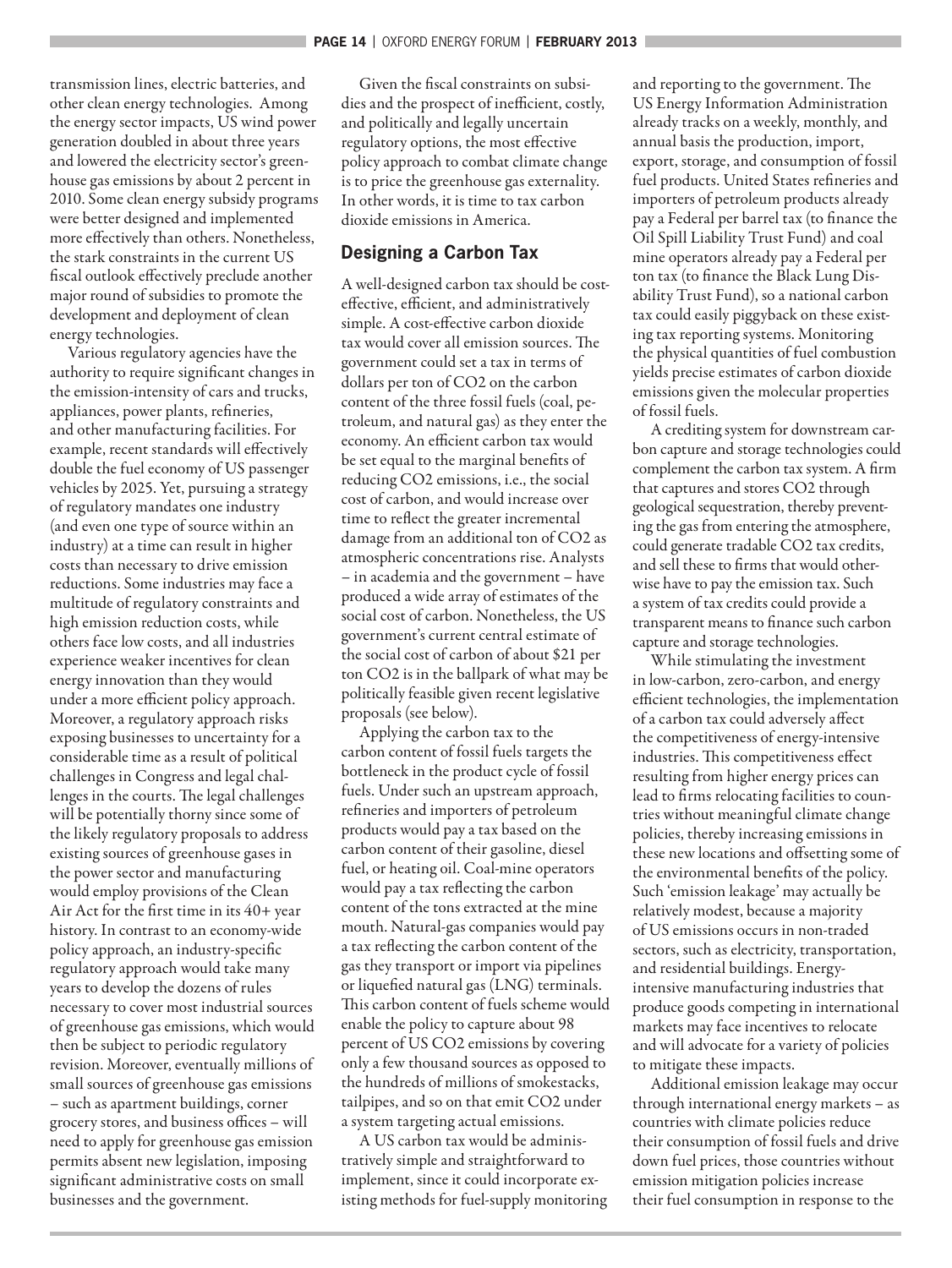lower prices. Since leakage undermines the environmental effectiveness of any unilateral effort to mitigate emissions, international cooperation and coordination becomes all the more important. Political concerns about competitiveness may call for a carbon border tax that effectively imposes a tax on the carbon content on goods imported into the United States. If the government implemented a carbon tax and threatened to impose a border tax on imports, then it could provide some negotiating leverage in multilateral fora to secure more stringent emission reduction policies among major trading partners, and thus minimise the competitiveness impacts. Also, it is important to keep in mind that these emission leakage effects exist with any meaningful climate policy, whether through carbon tax, cap-andtrade, or command-and-control.

# **The Impacts of a Carbon Tax on Energy Markets and the Economy**

Energy suppliers will increase the price of the fuels they sell in response to the carbon tax. This will effectively pass the tax down through the energy system, creating incentives for fuel-switching and investments in more energy-efficient technologies that reduce CO2 emissions. The real-world experience of firms and individuals responding to changing energy prices demonstrates the potential power of a carbon tax to drive changes in the investment and use of emission-intensive technologies. The higher gasoline prices in 2008 resulted in larger market share of more fuel-efficient vehicles, while reducing vehicle miles traveled by drivers of existing cars and trucks. In recent years, electric utilities responded to the dramatic decline in natural gas prices (and the associated increase in the relative coal-gas price ratio) by switching dispatch from coal-fired power plants to gas-fired power plants that resulted in lower carbon dioxide emissions and the lowest share of US power generation by coal in some four decades. Historically, higher energy prices have induced more innovation – measured by frequency and importance of patents – and increased the commercial availability of more energy-efficient products, especially among energy-intensive goods such as air conditioners and water heaters. Imposing a carbon tax would provide

certainty about the marginal cost of compliance, which reduces uncertainty about returns to investment decisions and eliminates the regulatory uncertainty that inhibits energy sector investment. Of course, certainty over costs results in uncertainty over emission reductions.

Consider a hypothetical, economy-wide carbon tax that starts at \$15 per ton CO2 and increases annually by 5 percent plus inflation. Such a scenario is very similar to the Republican proposed carbon tax in the US House of Representatives in 2009 (H.R. 2380, "Raise Wages, Cut Carbon Act of 2009" would set a carbon tax of \$15 per ton CO2 and increase it 6.5 percent annually for thirty years) and is generally consistent with US Environmental Protection Agency estimates of the allowance prices expected under the 2009 Waxman-Markey cap-and-trade bill (H.R. 2450). Over the first decade, such a carbon tax program would impose an average price on carbon of nearly \$20 per ton CO2 and generate revenue of about \$100 billion per year according to the 2012 Annual Energy Outlook published by the Energy Information Administration (EIA).

In doing so, energy prices would increase on average about 10 percent

**"Applying the carbon tax to the carbon content of fossil fuels targets the bottleneck in the product cycle of fossil fuels."**

over this first decade, with coal bearing a greater price impact while natural gas, renewables, and nuclear would bear smaller impacts. In light of the more than two-thirds increase in real energy prices over the decade ending in 2008, this change of about 10 percent would not deliver significant economic costs, and productive uses of the tax revenues through tax reform could eliminate most if not all of the costs of mitigating greenhouse gas emissions. Even in energyintensive, trade-exposed industries such as steel, aluminum, chemicals, and cement, the declines in output would be much less than the annual swings they have experienced over the past two decades. Based

on the impacts of historic energy price changes on industry output, Billy Pizer and I have estimated that a tax of \$15 per ton CO2 would reduce production on the order of about 2 to 3 percent in these industries. The changes in relative energy prices and the certainty about the carbon price are important, since they will drive investment in new, clean energy technologies. As a result, the EIA estimated that US carbon dioxide emissions would decline to 18 percent below 2005 levels in 2020 under such a carbon tax scenario.

# **Carbon Tax and Tax Reform**

Some observers of the US body politic may note that carbon pricing through a cap-and-trade program suffered political defeat in 2010 in part because opponents labeled it 'cap-and-tax'. If cap-and-trade appeared more politically appealing than a carbon tax a few years ago and any proposal to raise taxes suffers the inherent problem of being called a tax, how could a carbon tax represent a viable option today? The relevant legislative policy debate in America today is not about the path forward on climate policy but instead the path forward on fiscal and tax reform. The choice is not between a carbon tax and cap-and-trade, but rather between a carbon tax and other means of raising revenues or cutting spending.

The approximately \$100 billion in annual revenues from the hypothetical carbon tax above could play an important role in making a fiscal and tax reform add up. It is roughly equal to the socalled budget sequestration that calls for blunt, politically unpopular cuts to US domestic and defence spending. It is slightly less than the revenues generating by eliminating the politically popular if economically inefficient home mortgage interest deduction in the US tax code. It is on par with the 2 percent payroll tax reduction enjoyed by all workers over the past two years, but that expired on 31 December 2012. These revenues could also help reduce significantly the deficit, which effectively translates into lower future taxes.

The effects of a carbon tax on emission mitigation and the economy will depend in part on the amount and use of the tax revenue. Using carbon tax revenues to finance tax reforms that improve the efficiency of the tax code could stimulate